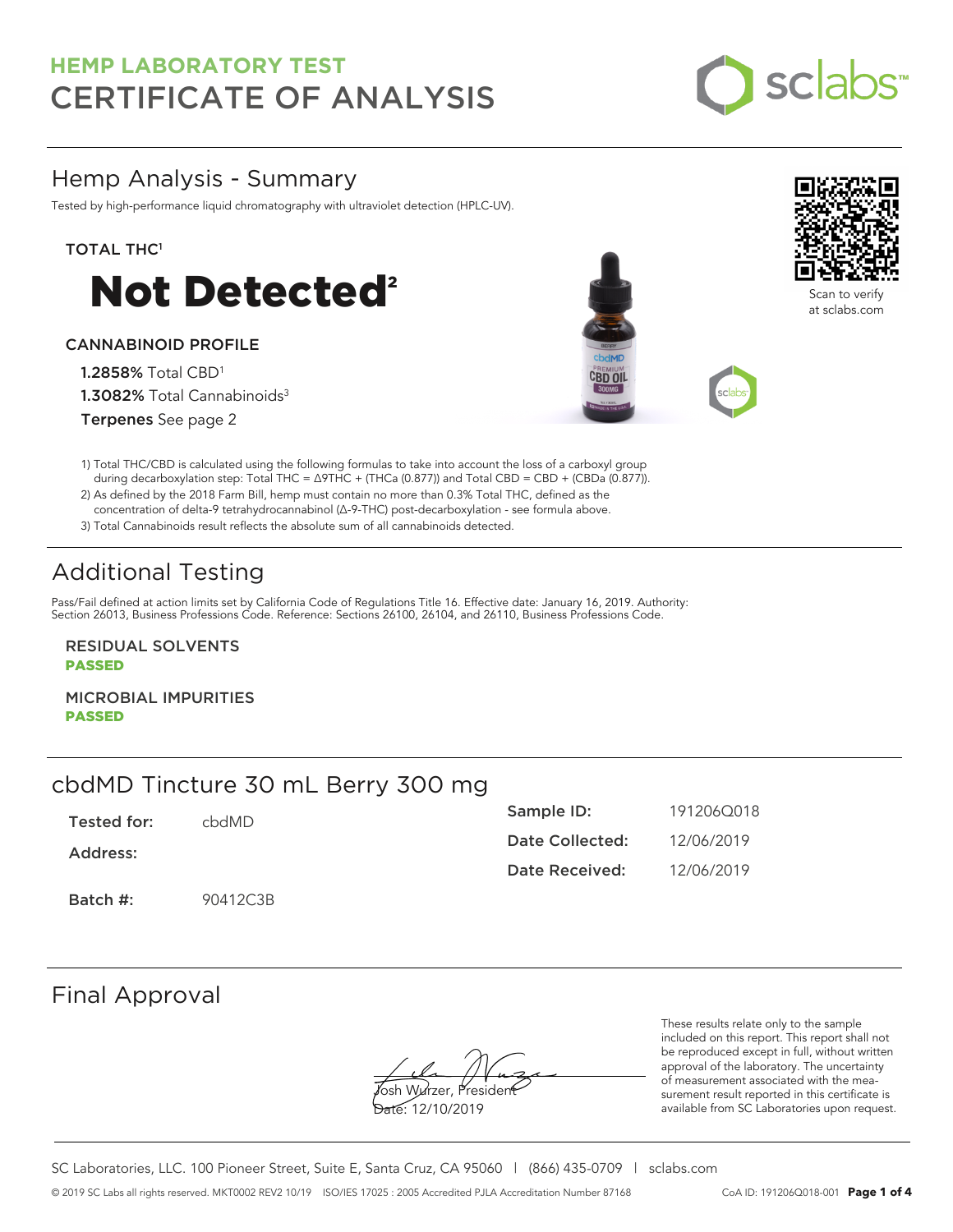

| Sample Name:        | cbdMD Tincture 30 mL Berry 300 mg |
|---------------------|-----------------------------------|
| LIMS Sample ID:     | 191206Q018                        |
| Batch #:            | 90412C3B                          |
| Source Metrc ID(s): |                                   |
|                     |                                   |
|                     |                                   |
| Sample Type:        | Other                             |
| Batch Count:        |                                   |
| Sample Count:       |                                   |
| Unit Volume:        | 30 Milliliters per Unit           |
| Serving Mass:       |                                   |
| Density:            | $0.9325$ g/mL                     |

#### **Moisture Test Results**

Moisture

#### **Cannabinoid Test Results 12/09/2019**

Cannabinoid analysis utilizing High Performance Liquid Chromatography (HPLC, QSP 5-4-4-4)

**Results (%)**

|                              | mg/mL           | %         | $LOD / LOQ$ mg/mL |
|------------------------------|-----------------|-----------|-------------------|
| ∆9THC                        | ND              | ND        | 0.0009 / 0.003    |
| A8THC                        | <b>ND</b>       | <b>ND</b> | 0.0009 / 0.003    |
| <b>THCa</b>                  | <b>ND</b>       | <b>ND</b> | 0.0009 / 0.003    |
| <b>THCV</b>                  | <b>ND</b>       | <b>ND</b> | 0.0004 / 0.001    |
| <b>THCVa</b>                 | <b>ND</b>       | <b>ND</b> | 0.0013 / 0.004    |
| <b>CBD</b>                   | 11.990          | 1.2858    | 0.0009 / 0.003    |
| <b>CBDa</b>                  | <b>ND</b>       | <b>ND</b> | 0.0009 / 0.003    |
| <b>CBDV</b>                  | <b>ND</b>       | <b>ND</b> | 0.0004/0.001      |
| <b>CBDVa</b>                 | <b>ND</b>       | <b>ND</b> | 0.0003 / 0.001    |
| <b>CBG</b>                   | 0.172           | 0.0184    | 0.001 / 0.003     |
| CBGa                         | <b>ND</b>       | <b>ND</b> | 0.0008 / 0.002    |
| <b>CBL</b>                   | <b>ND</b>       | <b>ND</b> | 0.0021 / 0.006    |
| <b>CBN</b>                   | 0.037           | 0.0040    | 0.0009 / 0.003    |
| <b>CBC</b>                   | <b>ND</b>       | <b>ND</b> | 0.0011 / 0.003    |
| <b>CBCa</b>                  | <b>ND</b>       | ND        | 0.0015 / 0.005    |
|                              |                 |           |                   |
| <b>Sum of Cannabinoids:</b>  | 12.199          | 1.3082    | 365.970 mg/Unit   |
| Total THC (Δ9THC+0.877*THCa) | <b>ND</b>       | ND        | <b>ND</b>         |
| Total CBD (CBD+0.877*CBDa)   | 11.990          | 1.2858    | 359.700 mg/Unit   |
|                              | Action Limit mg |           |                   |
| ∆9THC per Unit               |                 |           | <b>ND</b>         |

Δ9THC per Unit Δ9THC per Serving

#### **Batch Photo**



License #: Address: **Terpene Test Results 12/10/2019** Terpene analysis utilizing Gas Chromatography - Flame Ionization Detection (GC - FID) **mg/g % LOD / LOQ mg/g** α Pinene Camphene ND ND 0.022 / 0.067<br>ND ND 0.027 / 0.08

Date Collected: 12/06/2019 Date Received: 12/06/2019 Tested for: cbdMD

License #: Address:

Produced by:

SC Laboratories, LLC 100 Pioneer Street, Suite E Santa Cruz, CA 95060 (866) 435-0709 | sclabs.com

| <b>Total Terpene Concentration:</b> | 0.596     | 0.0596    |               |
|-------------------------------------|-----------|-----------|---------------|
| <b>Bisabolol</b>                    | <b>ND</b> | <b>ND</b> | 0.017 / 0.051 |
| Cedrol                              | <b>ND</b> | <b>ND</b> | 0.029 / 0.086 |
| Guaiol                              | <b>ND</b> | <b>ND</b> | 0.022 / 0.066 |
| Caryophyllene Oxide                 | <b>ND</b> | <b>ND</b> | 0.028 / 0.084 |
| Nerolidol                           | <b>ND</b> | <b>ND</b> | 0.035 / 0.106 |
| Valencene                           | <b>ND</b> | <b>ND</b> | 0.008 / 0.023 |
| <b>7 Humulene</b>                   | <b>ND</b> | <b>ND</b> | 0.013 / 0.038 |
| <b>7 Caryophyllene</b>              | <b>ND</b> | <b>ND</b> | 0.018 / 0.054 |
| ® Cedrene                           | <b>ND</b> | <b>ND</b> | 0.017 / 0.051 |
| Geranyl Acetate                     | <b>ND</b> | <b>ND</b> | 0.016 / 0.048 |
| Geraniol                            | <b>ND</b> | <b>ND</b> | 0.017 / 0.05  |
| R-(+)-Pulegone                      | <b>ND</b> | <b>ND</b> | 0.022 / 0.068 |
| Nerol                               | <b>ND</b> | <b>ND</b> | 0.023 / 0.068 |
| Terpineol                           | <b>ND</b> | <b>ND</b> | 0.022 / 0.068 |
| Menthol                             | <b>ND</b> | <b>ND</b> | 0.022 / 0.067 |
| Borneol                             | <b>ND</b> | <b>ND</b> | 0.048 / 0.146 |
| Isoborneol                          | <b>ND</b> | <b>ND</b> | 0.033 / 0.101 |
| Camphor                             | <b>ND</b> | <b>ND</b> | 0.054 / 0.163 |
| (-)-Isopulegol                      | <b>ND</b> | <b>ND</b> | 0.013 / 0.04  |
| Fenchol                             | <b>ND</b> | <b>ND</b> | 0.023 / 0.069 |
| Linalool                            | <b>ND</b> | <b>ND</b> | 0.019 / 0.058 |
| Terpinolene                         | <b>ND</b> | <b>ND</b> | 0.022 / 0.067 |
| Fenchone                            | <b>ND</b> | <b>ND</b> | 0.03 / 0.092  |
| Sabinene Hydrate                    | <b>ND</b> | <b>ND</b> | 0.018 / 0.054 |
| <b>7</b> Terpinene                  | <b>ND</b> | <b>ND</b> | 0.03 / 0.09   |
| Ocimene                             | <b>ND</b> | <b>ND</b> | 0.028 / 0.085 |
| Eucalyptol                          | <b>ND</b> | <b>ND</b> | 0.021 / 0.063 |
| Limonene                            | 0.596     | 0.0596    | 0.013 / 0.039 |
| <b>7</b> Terpinene                  | <b>ND</b> | <b>ND</b> | 0.03 / 0.09   |
| 3 Carene                            | <b>ND</b> | <b>ND</b> | 0.029 / 0.087 |
| <b>7</b> Phellandrene               | <b>ND</b> | <b>ND</b> | 0.037 / 0.111 |
| Myrcene                             | <b>ND</b> | <b>ND</b> | 0.027 / 0.082 |
| <b>7</b> Pinene                     | <b>ND</b> | <b>ND</b> | 0.027 / 0.081 |
| Sabinene                            | <b>ND</b> | <b>ND</b> | 0.027 / 0.082 |
| Camphene                            | <b>ND</b> | <b>ND</b> | 0.027 / 0.08  |

#### Sample Certification

California Code of Regulations Title 16 Effect Date January 16, 2019<br>Authority: Section 26013, Business and Professions Code.<br>Reference: Sections 26100, 26104 and 26110, Business and Professions Code.



Josh Wurzer, President Date: 12/10/2019

© 2019 SC Labs all rights reserved. MKT0002 REV2 10/19 ISO/IES 17025 : 2005 Accredited PJLA Accreditation Number 87168 CoA ID: 191206Q018-001 **Page 2 of 4**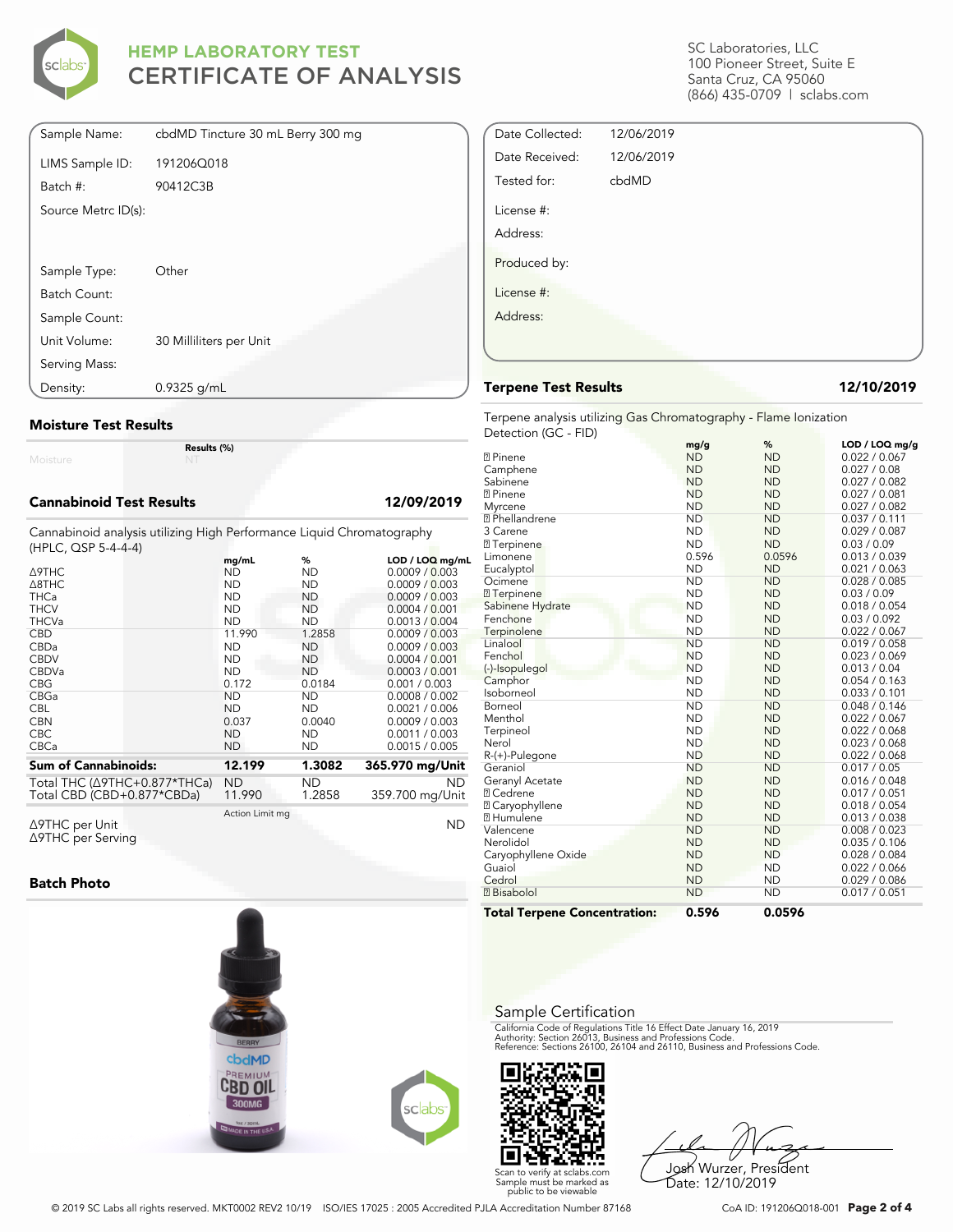

| Sample Name:        | cbdMD Tincture 30 mL Berry 300 mg |
|---------------------|-----------------------------------|
| LIMS Sample ID:     | 191206Q018                        |
| Batch #:            | 90412C3B                          |
| Source Metrc ID(s): |                                   |
|                     |                                   |
|                     |                                   |
| Sample Type:        | Other                             |
| Batch Count:        |                                   |
| Sample Count:       |                                   |
| Unit Volume:        | 30 Milliliters per Unit           |
| Serving Mass:       |                                   |
| Density:            | $0.9325$ g/mL                     |

#### **Pesticide Test Results**

| Pesticide, Fungicide and plant growth regulator analysis utilizing |                        |                   |                     |
|--------------------------------------------------------------------|------------------------|-------------------|---------------------|
| HPLC-Mass Spectrometry and GC-Mass Spectrometry                    |                        |                   |                     |
|                                                                    | Results (µg/g)         | Action Limit µg/g | $LOD / LOQ \mu g/g$ |
| Abamectin                                                          | NT                     |                   |                     |
| Acephate                                                           | NT                     |                   |                     |
| Acequinocyl                                                        | NT                     |                   |                     |
| Acetamiprid                                                        | NT                     |                   |                     |
| Azoxystrobin                                                       | NT                     |                   |                     |
| <b>Bifenazate</b>                                                  | NT                     |                   |                     |
| <b>Bifenthrin</b>                                                  | NT                     |                   |                     |
| <b>Boscalid</b>                                                    | NT                     |                   |                     |
| Captan                                                             | NT                     |                   |                     |
| Carbaryl                                                           | NT                     |                   |                     |
| Chlorantraniliprole                                                | NT                     |                   |                     |
| Clofentezine                                                       | NT                     |                   |                     |
| Cyfluthrin                                                         | NT                     |                   |                     |
| Cypermethrin                                                       | NT                     |                   |                     |
| Diazinon                                                           | NT                     |                   |                     |
| Dimethomorph                                                       | NT                     |                   |                     |
| Etoxazole                                                          | NT                     |                   |                     |
| Fenhexamid                                                         | NT                     |                   |                     |
| Fenpyroximate                                                      | NT                     |                   |                     |
| Flonicamid                                                         | NT                     |                   |                     |
| Fludioxonil                                                        | NT                     |                   |                     |
| Hexythiazox                                                        | NT                     |                   |                     |
| Imidacloprid                                                       | NT                     |                   |                     |
| Kresoxim-methyl                                                    | NT                     |                   |                     |
| Malathion                                                          | NT                     |                   |                     |
| Metalaxyl                                                          | NT                     |                   |                     |
| Methomyl                                                           | NT                     |                   |                     |
| Myclobutanil                                                       | NT                     |                   |                     |
| Naled                                                              | NT                     |                   |                     |
| Oxamyl                                                             | NT                     |                   |                     |
| Pentachloronitrobenzene                                            | NT                     |                   |                     |
| Permethrin                                                         | NT                     |                   |                     |
| Phosmet                                                            | NT                     |                   |                     |
| Piperonylbutoxide                                                  | NT                     |                   |                     |
| Prallethrin                                                        | NT                     |                   |                     |
| Propiconazole                                                      | NT                     |                   |                     |
| Pyrethrins                                                         | NT                     |                   |                     |
| Pyridaben                                                          | NT                     |                   |                     |
| Spinetoram                                                         | NT                     |                   |                     |
| Spinosad                                                           | NT                     |                   |                     |
| Spiromesiten                                                       | $\overline{\text{NT}}$ |                   |                     |
| Spirotetramat                                                      | NT                     |                   |                     |
| Tebuconazole                                                       | NT                     |                   |                     |
| Thiamethoxam                                                       | NT                     |                   |                     |
| Trifloxystrobin                                                    | NT                     |                   |                     |

SC Laboratories, LLC 100 Pioneer Street, Suite E Santa Cruz, CA 95060 (866) 435-0709 | sclabs.com

| Date Collected: | 12/06/2019 |  |
|-----------------|------------|--|
| Date Received:  | 12/06/2019 |  |
| Tested for:     | cbdMD      |  |
| License #:      |            |  |
| Address:        |            |  |
| Produced by:    |            |  |
| License #:      |            |  |
| Address:        |            |  |
|                 |            |  |

### **Pesticide Test Results**

| Pesticide, Fungicide and plant growth regulator analysis utilizing<br>HPLC-Mass Spectrometry and GC-Mass Spectrometry |                |                   |                |  |
|-----------------------------------------------------------------------------------------------------------------------|----------------|-------------------|----------------|--|
|                                                                                                                       | Results (µg/g) | Action Limit µg/g | LOD / LOQ µg/g |  |
| Aldicarb                                                                                                              |                |                   |                |  |
| Carbofuran                                                                                                            | NT             |                   |                |  |
| Chlordane                                                                                                             | NT             |                   |                |  |
| Chlorfenapyr                                                                                                          | NT             |                   |                |  |
| Chlorpyrifos                                                                                                          | NT             |                   |                |  |
| Coumaphos                                                                                                             | NT             |                   |                |  |
| Daminozide                                                                                                            | NT             |                   |                |  |
| <b>DDVP</b> (Dichlorvos)                                                                                              | NT             |                   |                |  |
| Dimethoate                                                                                                            | NT             |                   |                |  |
| Ethoprop(hos)                                                                                                         | NT             |                   |                |  |
| Etofenprox                                                                                                            | NT             |                   |                |  |
| Fenoxycarb                                                                                                            | NT             |                   |                |  |
| Fipronil                                                                                                              | NT             |                   |                |  |
| Imazalil                                                                                                              | NT             |                   |                |  |
| Methiocarb                                                                                                            | NT             |                   |                |  |
| Methyl parathion                                                                                                      | NT             |                   |                |  |
| Mevinphos                                                                                                             | NT             |                   |                |  |
| Paclobutrazol                                                                                                         | NT             |                   |                |  |
| Propoxur                                                                                                              | NT             |                   |                |  |
| Spiroxamine                                                                                                           | NT             |                   |                |  |
| Thiacloprid                                                                                                           | NT             |                   |                |  |

### **Mycotoxin Test Results**

| Mycotoxin analysis utilizing HPLC-Mass Spectrometry |           |                                    |                 |
|-----------------------------------------------------|-----------|------------------------------------|-----------------|
|                                                     |           | Results (µq/kq) Action Limit µq/kq | LOD / LOQ µq/kq |
| Aflatoxin B1, B2, G1, G2                            |           |                                    |                 |
| Ochratoxin A                                        | <b>NT</b> |                                    |                 |
|                                                     |           |                                    |                 |

Sample Certification

California Code of Regulations Title 16 Effect Date January 16, 2019<br>Authority: Section 26013, Business and Professions Code.<br>Reference: Sections 26100, 26104 and 26110, Business and Professions Code.



Josh Wurzer, President Date: 12/10/2019

© 2019 SC Labs all rights reserved. MKT0002 REV2 10/19 ISO/IES 17025 : 2005 Accredited PJLA Accreditation Number 87168 CoA ID: 191206Q018-001 **Page 3 of 4**